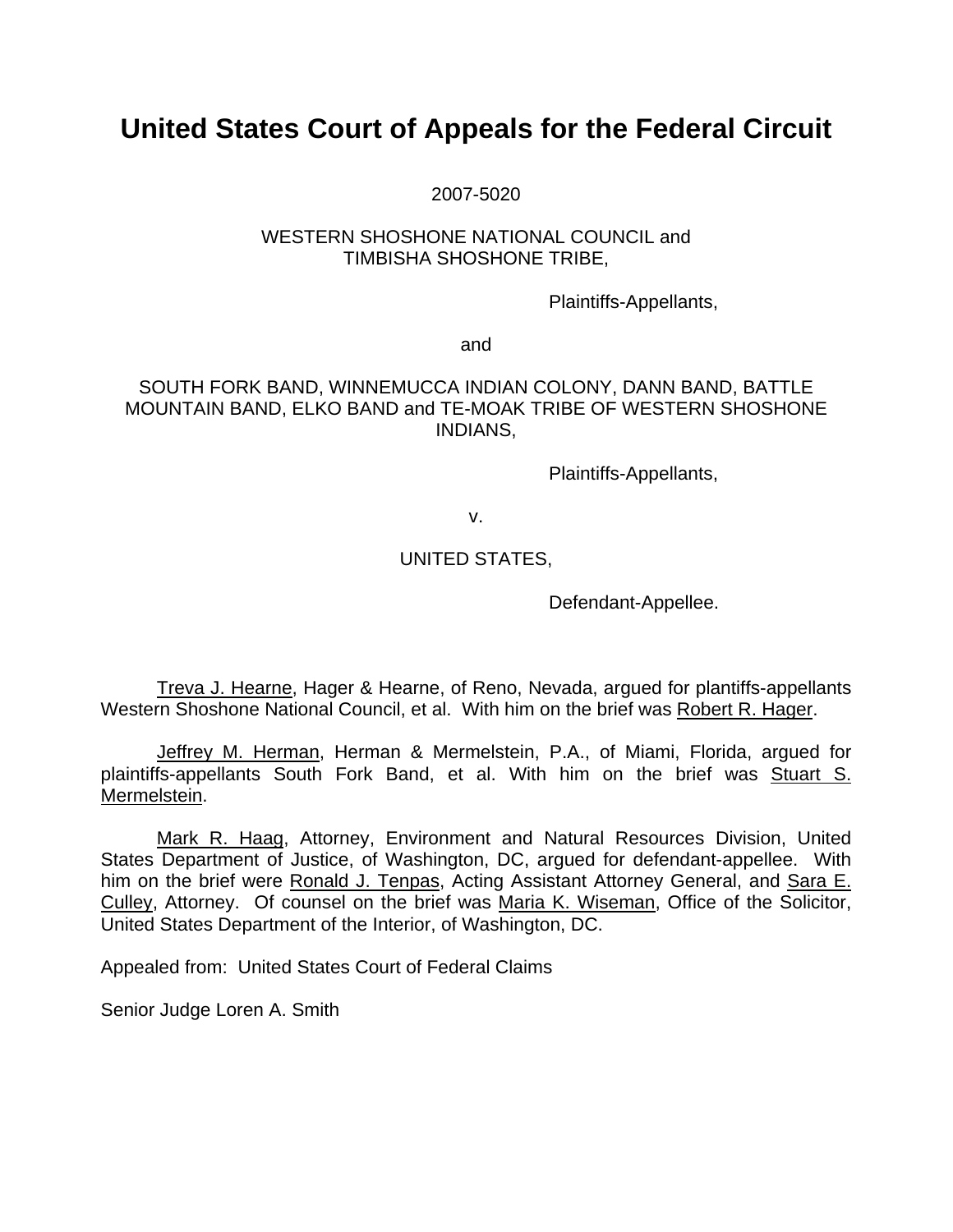# **United States Court of Appeals for the Federal Circuit**

2007-5020

#### WESTERN SHOSHONE NATIONAL COUNCIL, and TIMBISHA SHOSHONE TRIBE,

Plaintiffs-Appellants,

and

### SOUTH FORK BAND, WINNEMUCCA INDIAN COLONY, DANN BAND, BATTLE MOUNTAIN BAND, ELKO BAND, and TE-MOAK TRIBE OF WESTERN SHOSHONE INDIANS,

Plaintiffs-Appellants,

v.

### UNITED STATES

Defendant-Appellee.

Appeal from the United States Court of Federal Claims in case no. 05-CV-558, Senior Judge Loren A. Smith.

\_\_\_\_\_\_\_\_\_\_\_\_\_\_\_\_\_\_\_\_\_\_\_\_\_\_\_

\_\_\_\_\_\_\_\_\_\_\_\_\_\_\_\_\_\_\_\_\_\_\_\_\_\_\_

DECIDED: May 22, 2008

Before RADER, SCHALL, and PROST, Circuit Judges.

RADER, Circuit Judge.

The Western Shoshone seek to invalidate a 1977 Indian Claims Commission (ICC) judgment awarding compensation for the taking of the Western Shoshone's aboriginal lands in Idaho, Utah, Nevada, and California. The Western Shoshone also seek additional compensation and other relief under the Treaty of Ruby Valley of 1863. The United States Court of Federal Claims granted the United States' motion to dismiss the Western Shoshone's action for lack of subject matter jurisdiction and for failure to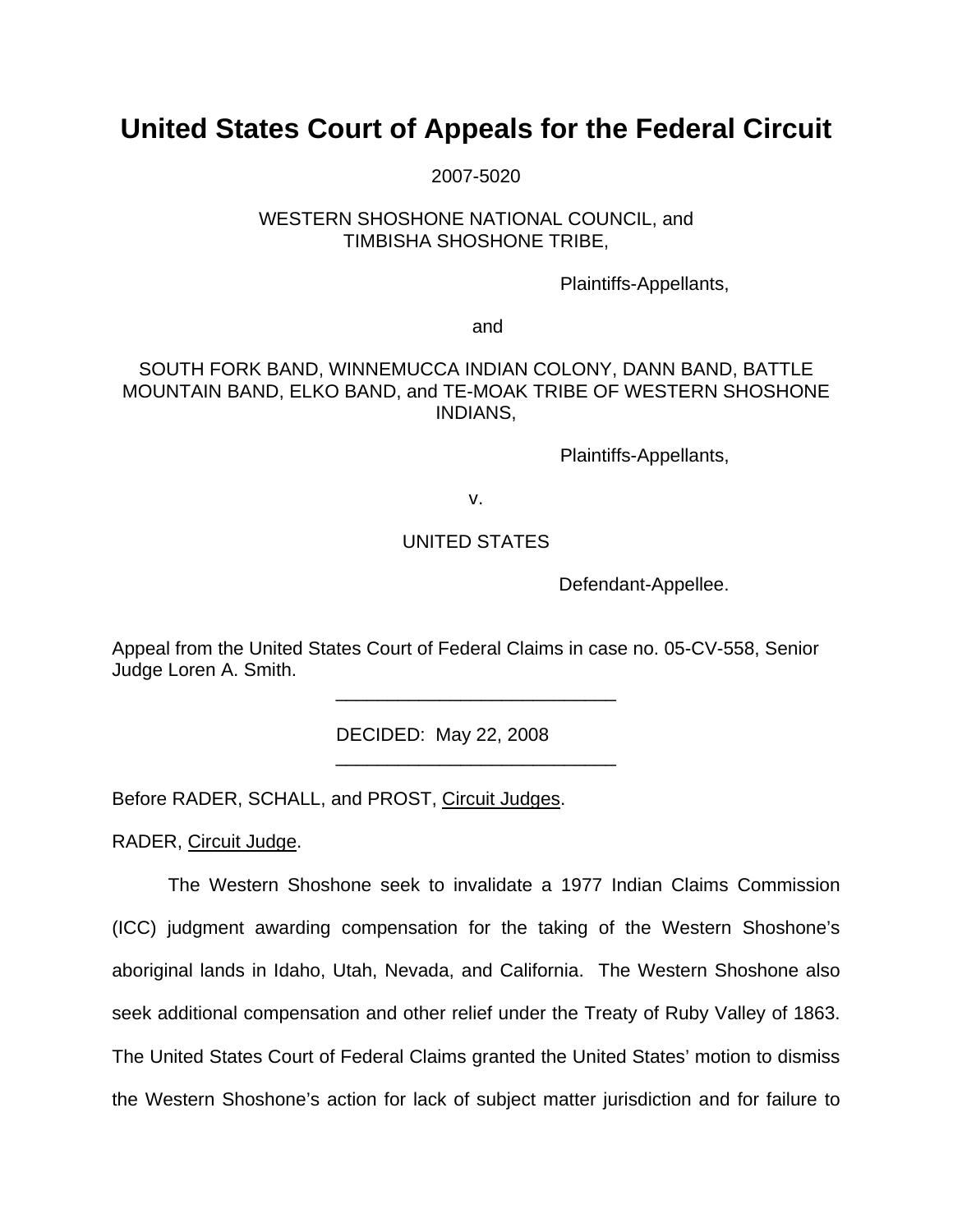state a claim. Because the Appellants filed their challenge twenty-four years after the Court of Claims affirmed the ICC's judgment, and because legislation specifically precludes the Appellants' current challenge, this court affirms.

I

The Western Shoshone include numerous tribes or bands of Native American Indians. For all of modern history, the Western Shoshone have occupied land in parts of what are now Idaho, Utah, Nevada, and California. Before the westward expansion of the United States, the Western Shoshone lived in extended family groups, or bands, and congregated together for ceremonies and food gathering. Today, the Western Shoshone live in various communities or colonies on the same land.

During the Civil War, the Union sought the natural resources of the West and entered into a series of treaties with the Indians to ensure access to those resources. Between July and October of 1863, the Union negotiated five treaties with various groups of Shoshone Indians, including the Treaty of Ruby Valley (Treaty) with the Western Shoshone, U.S.-W. Shoshone, Oct. 1, 1863, 18 Stat. 689. See Nw. Bands of Shoshone Indians v. United States, 324 U.S. 335, 340-42 (1945). Article 4 of the Treaty provided that "the Shoshone[] country may be explored and prospected for gold and silver, or other minerals; and when mines are discovered, they may be worked, and mining and agricultural settlements formed . . . ." Article 5 defined the boundaries of "the country claimed and occupied by" the Western Shoshone. Article 6 provided that the President had discretion to force the Western Shoshone to move to reservations within the territory defined by Article 5. And Article 7 provided that the United States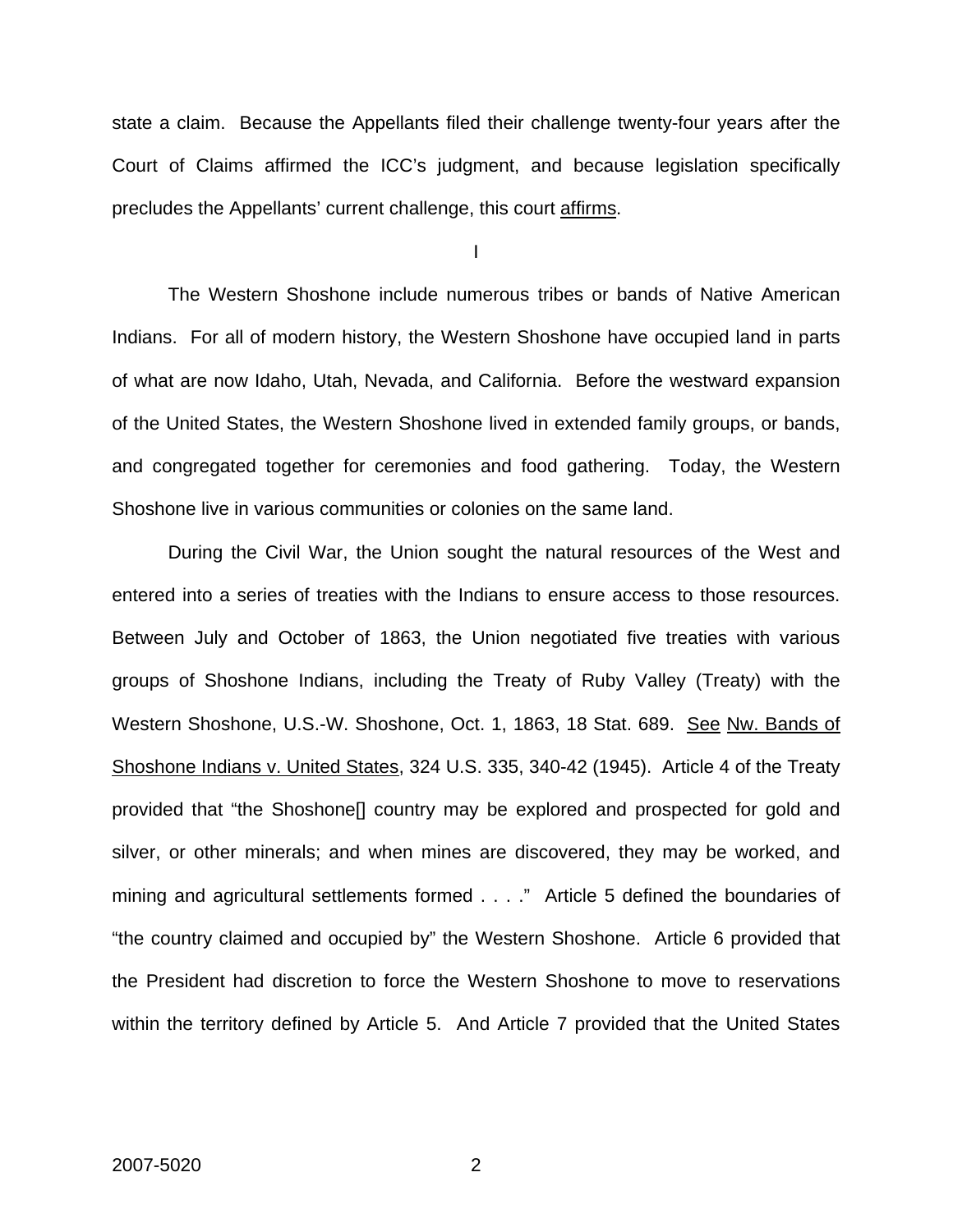would compensate the Western Shoshone \$5,000 per year for twenty years for agreeing to the Treaty's terms.

In 1946, Congress enacted the Indian Claims Commission Act (ICCA), codified as amended at 25 U.S.C. § 70 et. seq. (1976 ed.), to settle the Indian tribes' historical claims against the United States for the taking of land and related actions. In sum, the ICCA undertook to "dispose of the Indian claims problem with finality." United States v. Dann, 470 U.S. 39, 45 (1985) (quoting H.R. Rep. No. 79-1466, at 10 (1945)). The ICCA gave the ICC exclusive jurisdiction to hear claims brought within five years of the passage of the Act. Section 12 of the ICCA provided:

The Commission shall receive claims for a period of five years after the date of the approval of this Act and no claim existing before such date but not presented within such period may thereafter be submitted to any court or administrative agency for consideration, nor will such claim thereafter be entertained by the Congress.

25 U.S.C. § 70k (1976). As a result, Indian claims existing on August 13, 1946 had to be filed by August 13, 1951 or be barred forever. See United States v. Lower Sioux Indian Cmty., 519 F.2d 1378, 1383 (Ct. Cl. 1975); see also Navajo Tribe of Indians v. United States, 601 F.2d 536, 538 (Ct. Cl. 1979) ("The applicable statute of limitations in the [ICCA] is a jurisdictional limitation upon the authority of the Commission to consider claims.").

In 1951, various Shoshone tribes, including the Appellant Te-Moak Band of the Western Shoshone, filed a joint petition with the ICC for the alleged taking of over 80 million acres of land, including the territory described in the Treaty of Ruby Valley. Shoshone Nation v. United States, 11 Ind. Cl. Comm. 387, 397, 419 (1962); see also Dann, 470 U.S. at 41-42. The petitioners also sought an accounting. See Te-Moak Bands of W. Shoshone Indians v. United States, 18 Cl. Ct. 82, 83 (1989).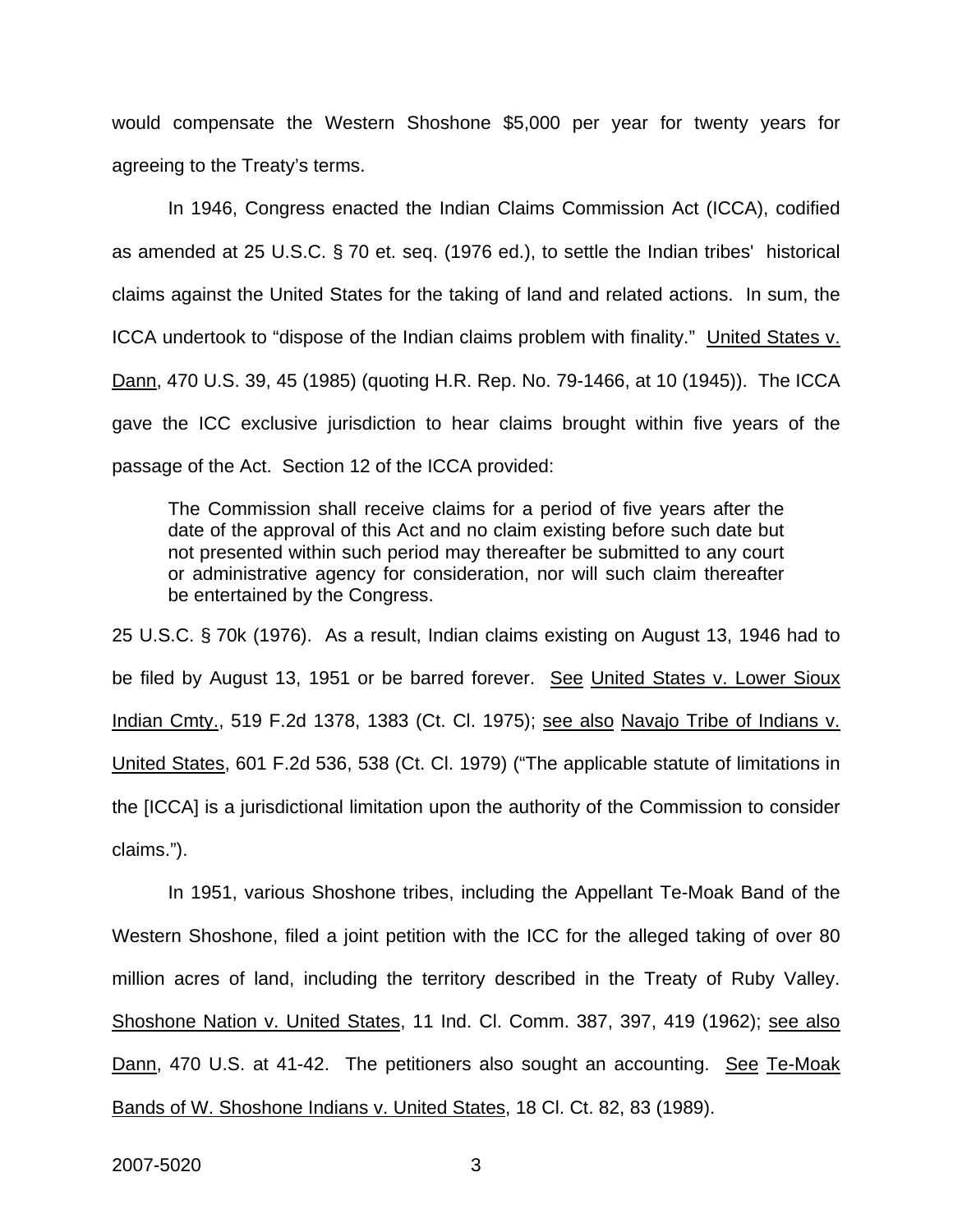The ICC "found that the Western Shoshones were separate from the other Shoshones and that the Te-Moak Bands were representative of the Western Shoshones." Te-Moak, 18 Cl. Ct. at 84 (citations omitted). As a result, the ICC "required the Te-Moak Bands to file a separate amended petition on behalf of the Western Shoshones." Id.

In 1962, the ICC found that the United States had effectively taken the Western Shoshone lands by allowing settlers and other non-native Americans to encroach upon the lands; the parties later stipulated that the Western Shoshone's aboriginal title was extinguished on July 1, 1872. Shoshone Nation, 11 Ind. Cl. Comm. at 416; see also Te-Moak Band of W. Shoshone Indians v. United States, 593 F.2d 994, 996 (Ct. Cl. 1979). In 1972, the ICC determined the value of taken Western Shoshone property to be \$26,145,189.89, including \$4,604,00.00 for minerals extracted from the land in Nevada before the date of the taking. See Te-Moak Band, 593 F.2d at 996.

In 1974, a group of Western Shoshone Indians called the Western Shoshone Legal Defense and Education Fund Association (Association) attempted to intervene in the ICC proceedings. The Association, which the federal government did not formally recognize, contended that its lands were never taken, and that the Te-Moak Bands and the United States had colluded to treat the title as extinguished. The Association attempted to repudiate all sums that the Commission awarded to the Western Shoshone. Instead the Association contended that its constituents still held legal title to the property. The ICC dismissed the intervention as untimely. The United States Court of Claims affirmed the decision. W. Shoshone Legal Def. & Educ. Ass'n v. United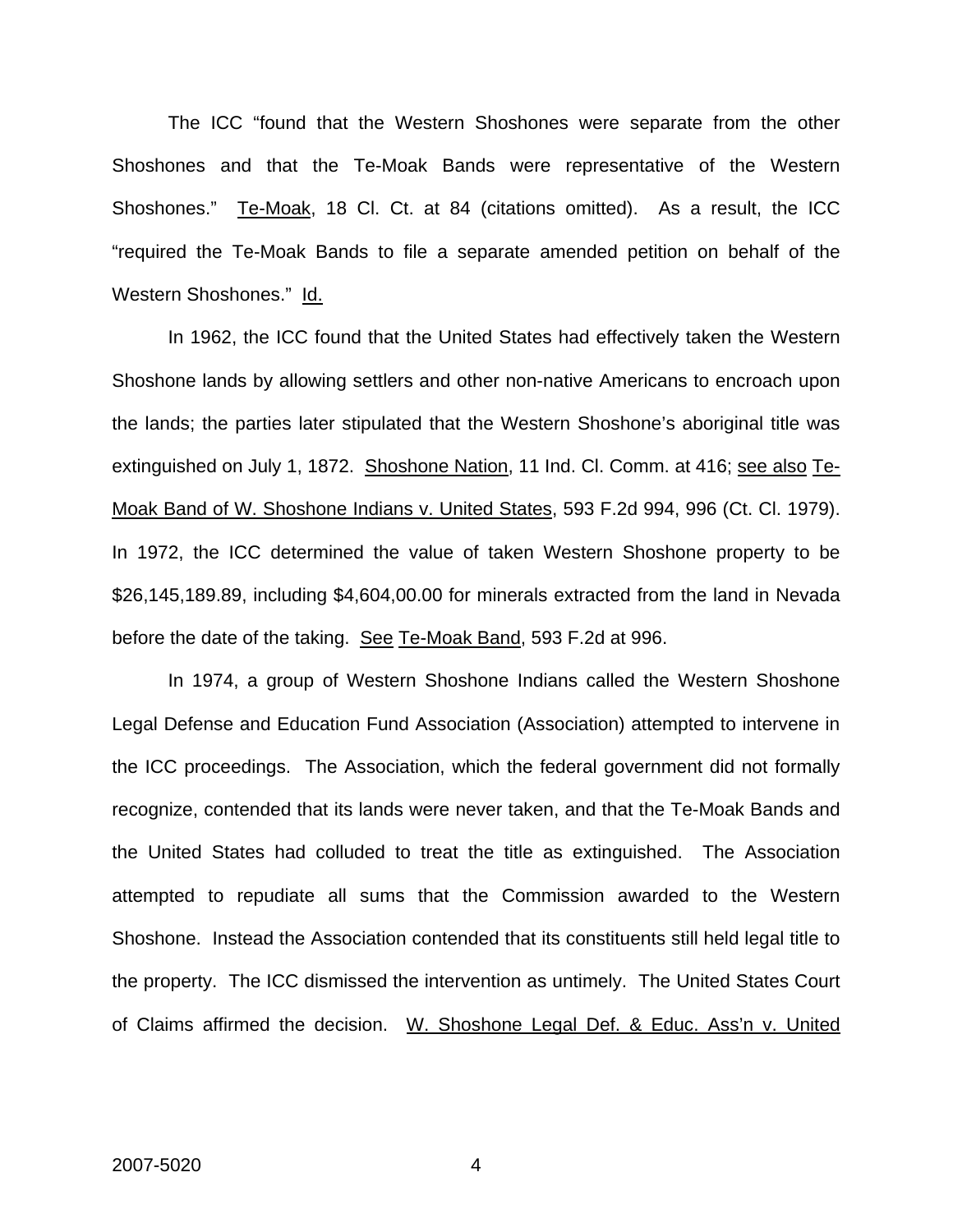States, 35 Ind. Cl. Comm. 457 (1975), aff'd, 531 F.2d 495 (Ct. Cl.), cert. denied, 429 U.S. 885 (1976).

In 1977, the Appellant Te-Moak Band attempted to change its position, asserting that it still held title to the claimed land on behalf of the Western Shoshone. See Te-Moak Band, 593 F.2d at 996. The Te-Moak Band also retained new counsel and moved for a stay of the proceedings. Id. at 997. The ICC denied the motion to stay and entered a final judgment awarding the Western Shoshone \$26,145,189.89. Te-Moak Bands of W. Shoshone Indians ex rel. W. Shoshone Nation v. United States, 40 Ind. Cl. Comm. 318 (1977), aff'd, 593 F.2d 994 (Ct. Cl.), cert. denied, 444 U.S. 973 (1979). In 1979, the Court of Claims affirmed the award. Te-Moak Band, 593 F.2d 994. The Clerk of the Court of Claims certified the award to the General Accounting Office, which deposited the amount of the award into an interest-bearing trust account for the Western Shoshone on December 6, 1979. Dann, 470 U.S. at 42.

In 1987, the Appellant Timbisha Shoshone Tribe and two other Western Shoshone tribes sought to intervene with the accounting claims. This action asserted that the United States owed the Western Shoshone all revenues generated by the land until at least 1979. Te-Moak Bands, 18 Cl. Ct. at 83-85. Furthermore, the intervenors sought a general accounting for the United States' alleged misuse of revenues from the land, which had been held in trust by the United States. Id. at 84-85. The Court of Claims denied the motion to intervene as untimely. Id. at 89.

In 2004, Congress passed and the President signed into law provisions for the distribution of the ICC award from the trust account. Western Shoshone Claims Distribution Act, Pub. L. No. 108-270, 118 Stat. 805 (2004). The Act provides "for the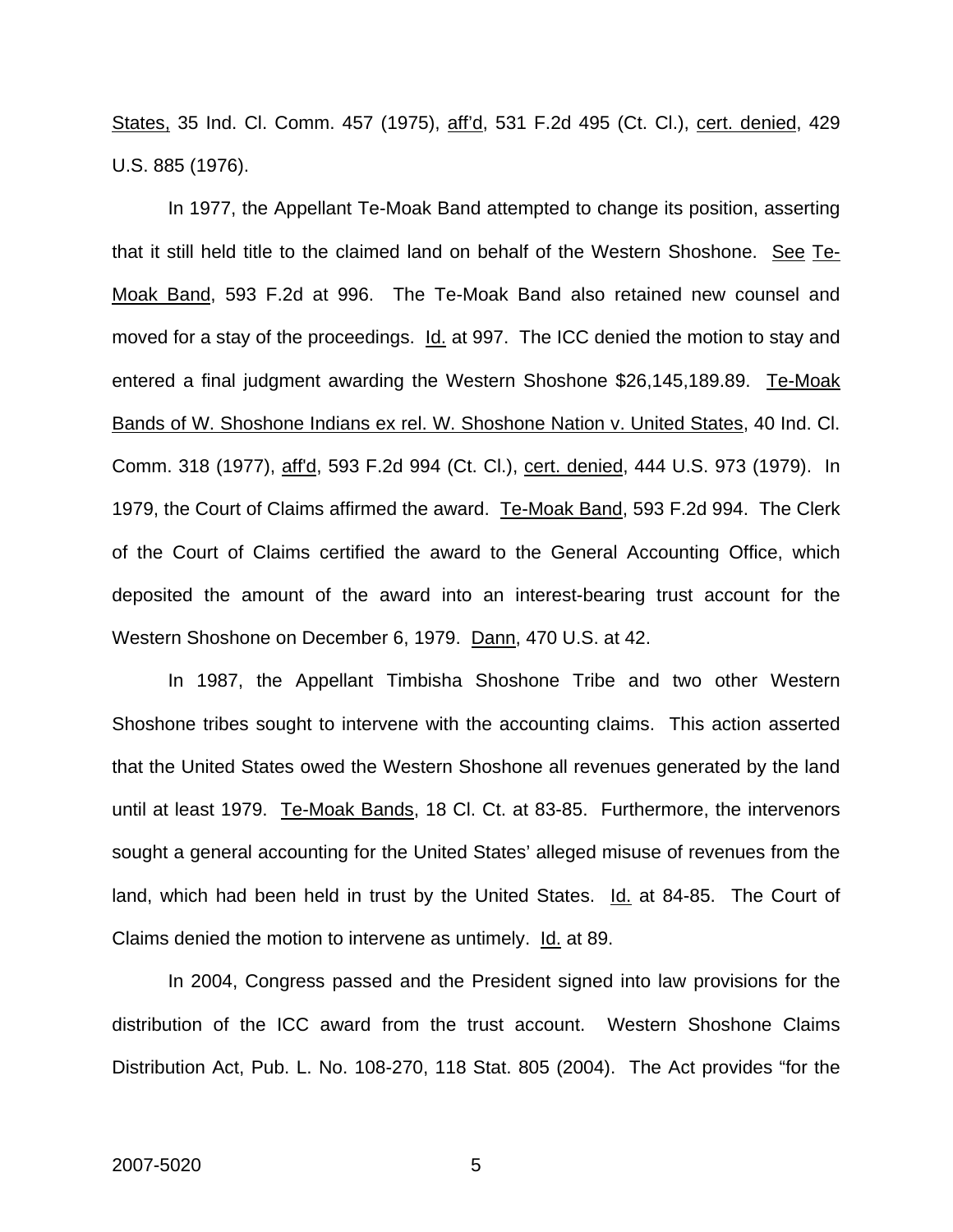use and distribution of the funds awarded to the Western Shoshone," and authorizes the Secretary of the Interior to promulgate implementing regulations. Id. § 5. In 2007, the Secretary issued regulations that establish an enrollment process to allow individuals to apply for a share of the Western Shoshone award in the trust account. 72 Fed. Reg. 9,836 (Mar. 5, 2007).

The Appellants include two groups of Western Shoshone tribes and bands. The first group includes the South Fork Band, Winnemuca Indian Colony, Dann Band, Battle Mountain Band, Elko Band, and Te-Moak Tribe of Western Shoshone Indians (South Fork Band). The second group includes the Western Shoshone National Council and Timbisha Shoshone Tribe (National Council).

The Appellants originally filed their action in the U.S. District Court for the District of Columbia in 2003. The district court granted the United States' motion to transfer all but one of the claims to the Court of Federal Claims. M. Shoshone Nat'l Council v. United States, 357 F. Supp. 2d 172 (D.D.C. 2004). The plaintiffs filed a Second Amended Complaint (Complaint) with the Court of Federal Claims that alleged five claims. Count I seeks declaratory relief that the judgment of the ICC is void under Rule of the Court of Federal Claims (RCFC) 60(b)(4). As an alternative to Count I, Count II alleges that the Western Shoshone are entitled to pre-judgment interest on the ICC's award. Count III seeks royalties on minerals mined and extracted under the Treaty of Ruby Valley. Count IV seeks an accounting of the proceeds from the United States' use

<span id="page-6-0"></span>The district court transferred the remaining claim for quiet title to the U.S. District Court for the District of Nevada, which subsequently denied the claim. W. Shoshone Nat'l Counsel v. United States, 415 F. Supp. 2d 1201, 1207 (D. Nev. 2006). The National Council and South Fork Band are appealing that decision to the Ninth Circuit. See W. Shoshone, Nos. 06-16252 and 06-16214 (9th Cir.) (consolidated).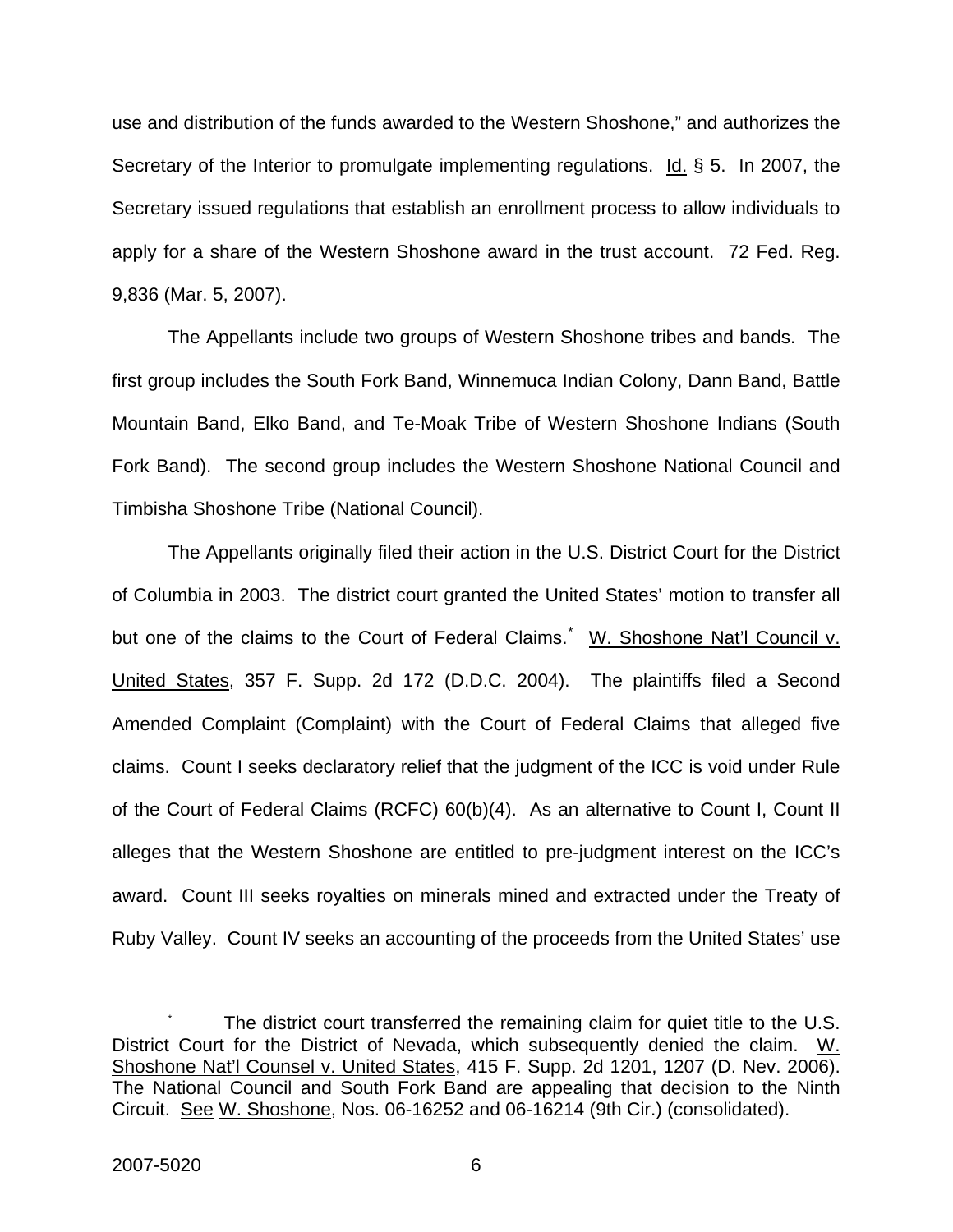of the land. And Count V seeks damages for breach of fiduciary duties arising from the alleged mismanagement of the land and for failure to act in accordance with the rights and duties allegedly created under the Treaty of Ruby Valley.

The Court of Federal Claims dismissed the claims under RCFC 12(b)(1) and 12(b)(6). W. Shoshone Nat'l Council v. United States, 73 Fed. Cl. 59 (2006). The court held that Count I was untimely as a motion under RCFC 60(b)(4) or as an independent action. The court also held that Count I failed to state a claim under RCFC 60(b) because in prior litigation federal courts had considered and rejected the Appellants' contentions. The court dismissed Count II for lack of subject matter jurisdiction and for failure to state a claim, finding that the ICC judgment addressed all of the Shoshone aboriginal title claims and that the Treaty of Ruby Valley did not recognize fee title. The court dismissed Count III for lack of jurisdiction, finding that the claim was within the exclusive jurisdiction of the ICC and barred by the finality provision of the ICCA, which it determined had not been repealed when the ICC was terminated in 1978. The court also dismissed Count IV for lack of subject matter jurisdiction, because it found that the Government's liability had not been established. Finally, the court dismissed Count V as untimely under the six-year statute of limitations provided by 28 U.S.C. § 2501.

The South Fork Band and National Council filed separate notices of appeal, both of which were timely under Fed. R. App. P. 4(a)(1)(B). This court has jurisdiction under 28 U.S.C. § 1295(a)(3).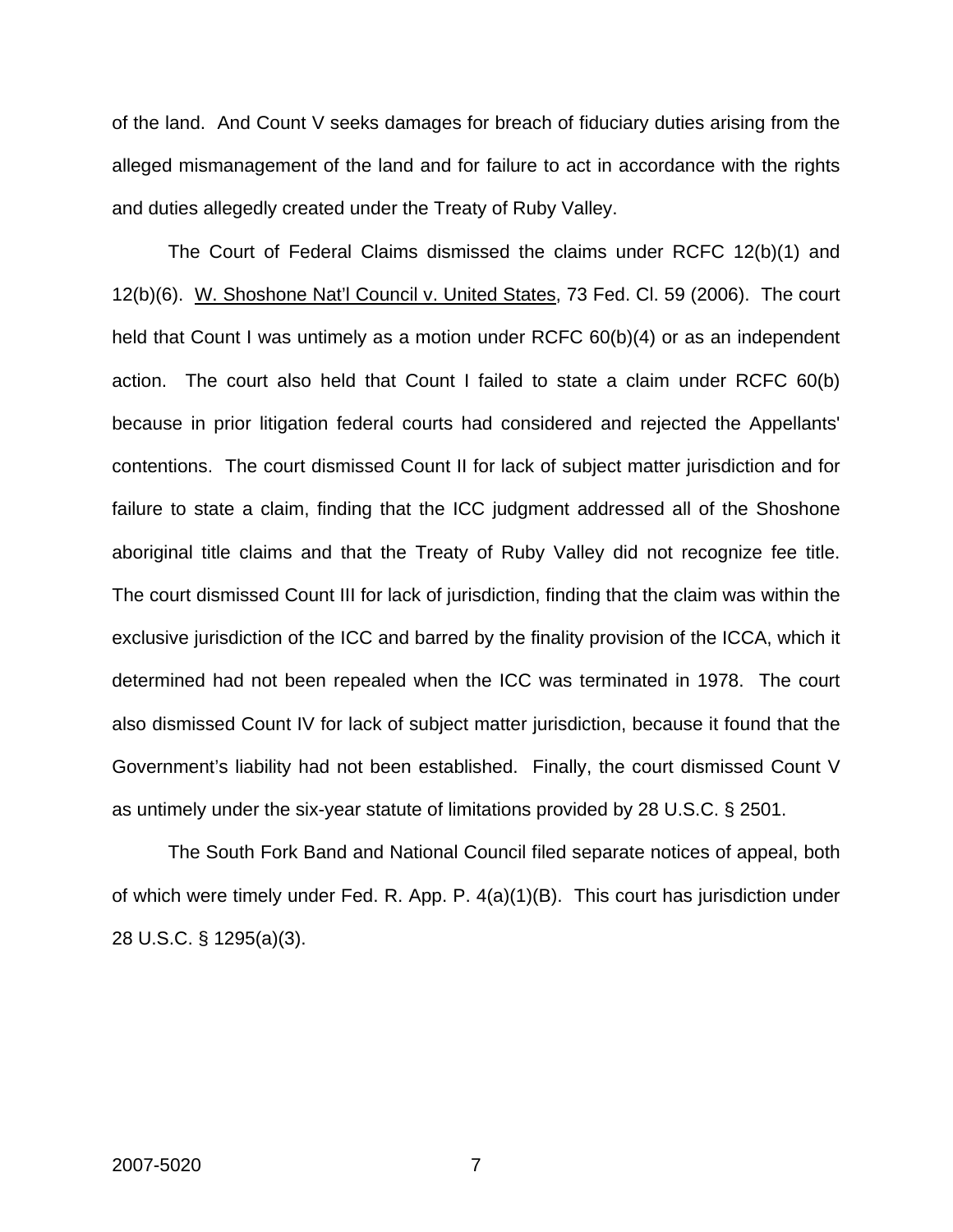This court reviews de novo the Court of Federal Claims' dismissal of a complaint for lack of jurisdiction under RCFC 12(b)(1) or for failure to state a claim under RCFC 12(b)(6). Samish Indian Nation v. United States, 419 F.3d 1355, 1363 (Fed. Cir. 2005); Boise Cascade Corp. v. United States, 296 F.3d 1339, 1343 (Fed. Cir. 2002). Like the trial court, in considering a motion to dismiss, this court accepts as true all well-pleaded allegations of fact, construed in the light most favorable to the nonmoving party. Bradley v. Chiron Corp., 136 F.3d 1317, 1321-22 (Fed. Cir. 1998). This court also reviews without deference the trial court's statutory interpretation. W. Co. of N. Am. v. United States, 323 F.3d 1024, 1029 (Fed. Cir. 2003).

In Count I of their Complaint, the Western Shoshone seek to set aside the ICC's judgment under RCFC 60(b) because the ICC allegedly denied them due process in reaching its judgment. The Appellants allege that the Bureau of Indian Affairs refused to accept a notice of discharge of the Te-Moak Band's counsel, after the counsel contrary to the Te-Moak Band's new instructions—continued to pursue a claim that the Western Shoshone's land had been taken and their aboriginal title extinguished.

RCFC 60(b) provides:

On motion and upon such terms as are just, the court may relieve a party or a party's legal representative from a final judgment, order, or proceeding for the following reasons: . . . (4) the judgment is void . . . . The motion shall be made within a reasonable time . . . . This rule does not limit the power of a court to entertain an independent action to relieve a party from a judgment . . . .

R. Ct. Fed. Cl. (60)(b) (2007).

II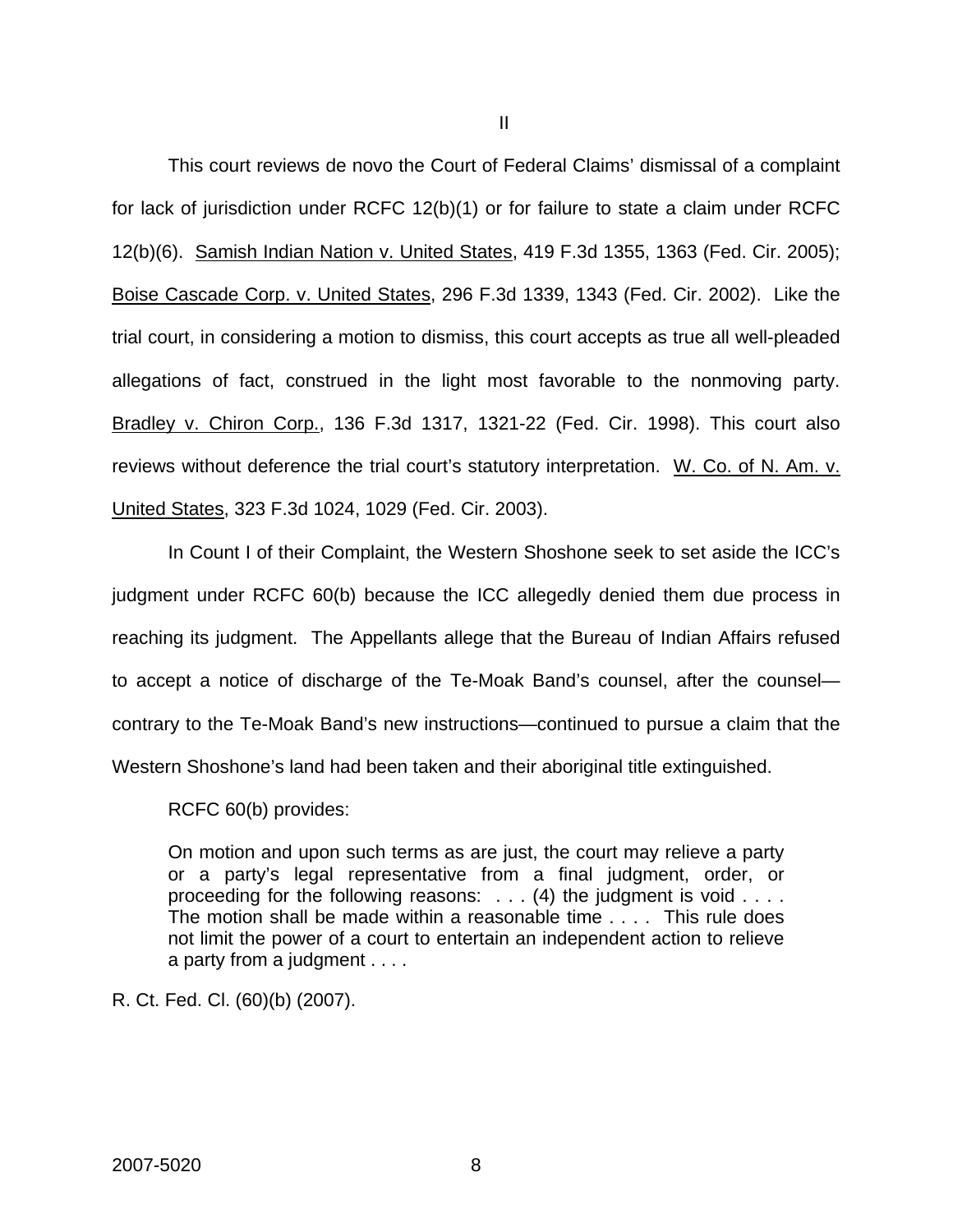The Western Shoshone advance two theories to try to set aside the ICC's judgment. They argue that the judgment is void under RCFC 60(b)(4), or that Count I is an "independent action" which should relieve them from judgment.

In 1977, twenty-six years after filing a petition with the ICC and five years after the ICC determined the value of their property, the Te-Moak Band sought to change counsel and its position on the question of the taking of tribal land. The ICC considered but denied the Te-Moak Band's motion to stay the proceedings for this purpose. Instead the ICC entered final judgment. The Court of Claims affirmed the ICC's judgment in 1979. Twenty-four years passed before the Western Shoshone filed this complaint in 2003.

Twenty-four years is not a reasonable time to have waited to challenge the Court of Claims' affirmance. Confronted with a much shorter delay, this court's predecessor, the United States Court of Claims denied a similar procedural challenge in Pueblo of Santo Domingo v. United States, 647 F.2d 1087 (Ct. Cl. 1981). In Pueblo of Santo Domingo, an Indian tribe sought to withdraw from a 1969 stipulation because the tribe's counsel had allegedly acted contrary to the tribe's instructions. In 1973, the ICC entered judgment with respect to the taken Indian property, and the Court of Claims affirmed the judgment on appeal in 1975. The tribe sought again to withdraw from the stipulation in 1980. Id. at 1088. The Court of Claims found that Ct. Cl. Rule 152(b) governed the tribe's motion to set aside the stipulation as void. Id. at 1089.

The predecessor to RCFC 60(b), Ct. Cl. Rule 152(b) "commands that the motion shall be made within a 'reasonable time."" Id. (citing Andrade v. United States, 485 F.2d 660, 664 (Ct. Cl. 1973)). The Court of Claims enforced the timeliness requirement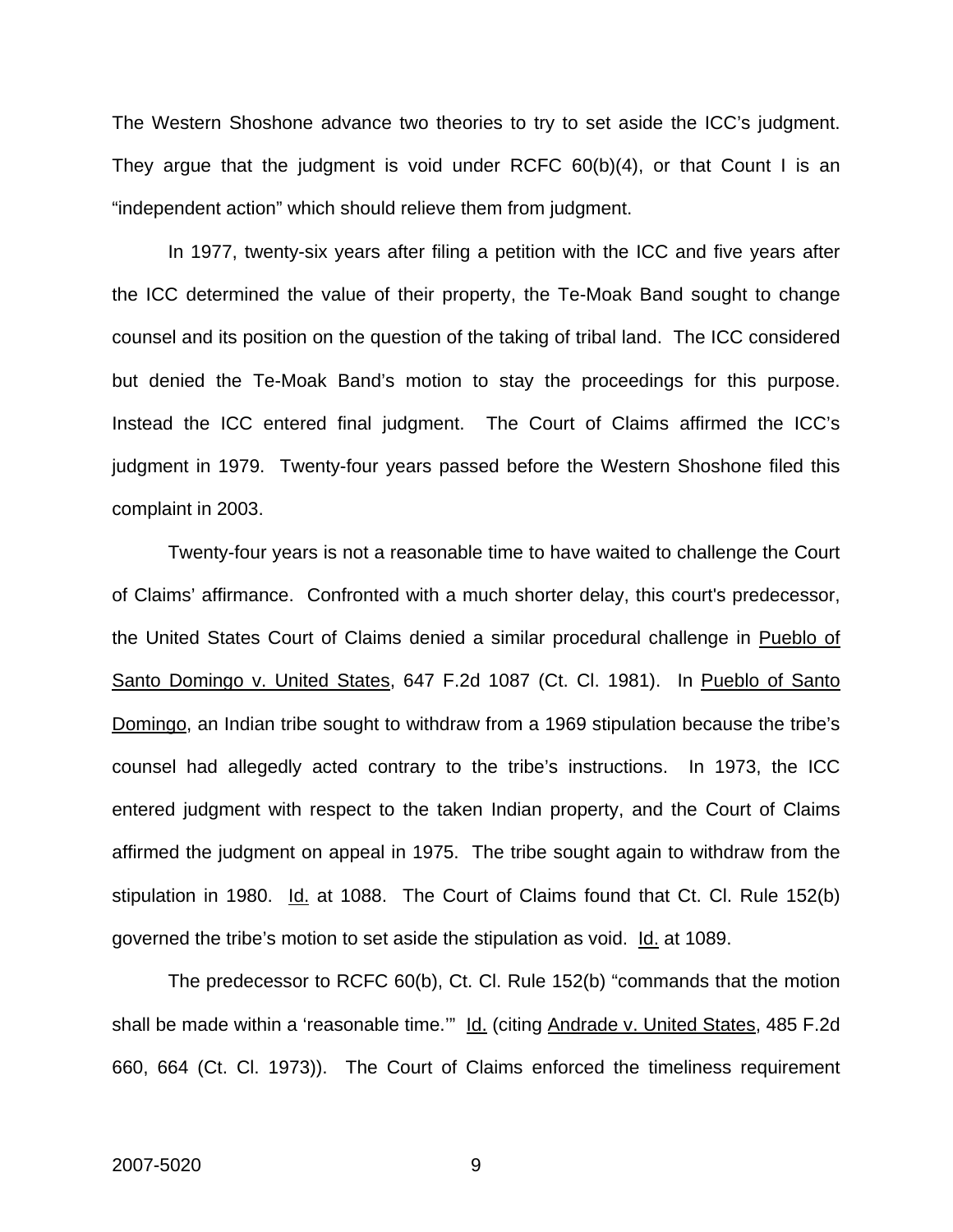strictly because "Congress has expressed its desire that the special Indian claims litigation be wound up by having terminated the operations of the ICC in 1978." Id. As a result, the court held that the tribe's attempt "to withdraw from a stipulation entered nearly twelve years ago falls egregiously outside the permissible range of delay." Id.

This court has adopted as its own law the decisions of the Court of Claims. See Coltec Indus. v. United States, 454 F.3d 1340, 1344 (Fed. Cir. 2006). In view of Pueblo of Santo Domingo and the Appellants' twenty-four year delay, the "reasonable time" requirement of RCFC 60(b) bars the Appellants' tardy challenge under RCFC 60(b)(4). This court detects nothing in the record or arguments in this case that compel departure from the rule and guidance in Pueblo of Santo Domingo.

The National Council argues that an "independent action" like Count I is not subject to the timeliness requirement of RCFC 60(b). Even construing Count I as an independent action (which this court does not accept), this claim would still confront a problem with the statute of limitations in 28 U.S.C. § 2501. Section 2501 provides: "Every claim of which the United States Court of Federal Claims has jurisdiction shall be barred unless the petition thereon is filed within six years after such claim first accrues." 28 U.S.C. § 2501 (2006). Count I challenges alleged procedural defects in ICC proceedings before the Court of Claims' affirmance in 1979. Thus, the National Council's claim first accrued well outside the six-year statute of limitations of § 2501.

The National Council suggests that the claim did not accrue because the ICC did not submit a final report of its judgment to Congress. The National Council purports to have only recently discovered this fact. These allegations, however, do not alter the accrual date for this claim. The United States Court of Claims affirmed the Western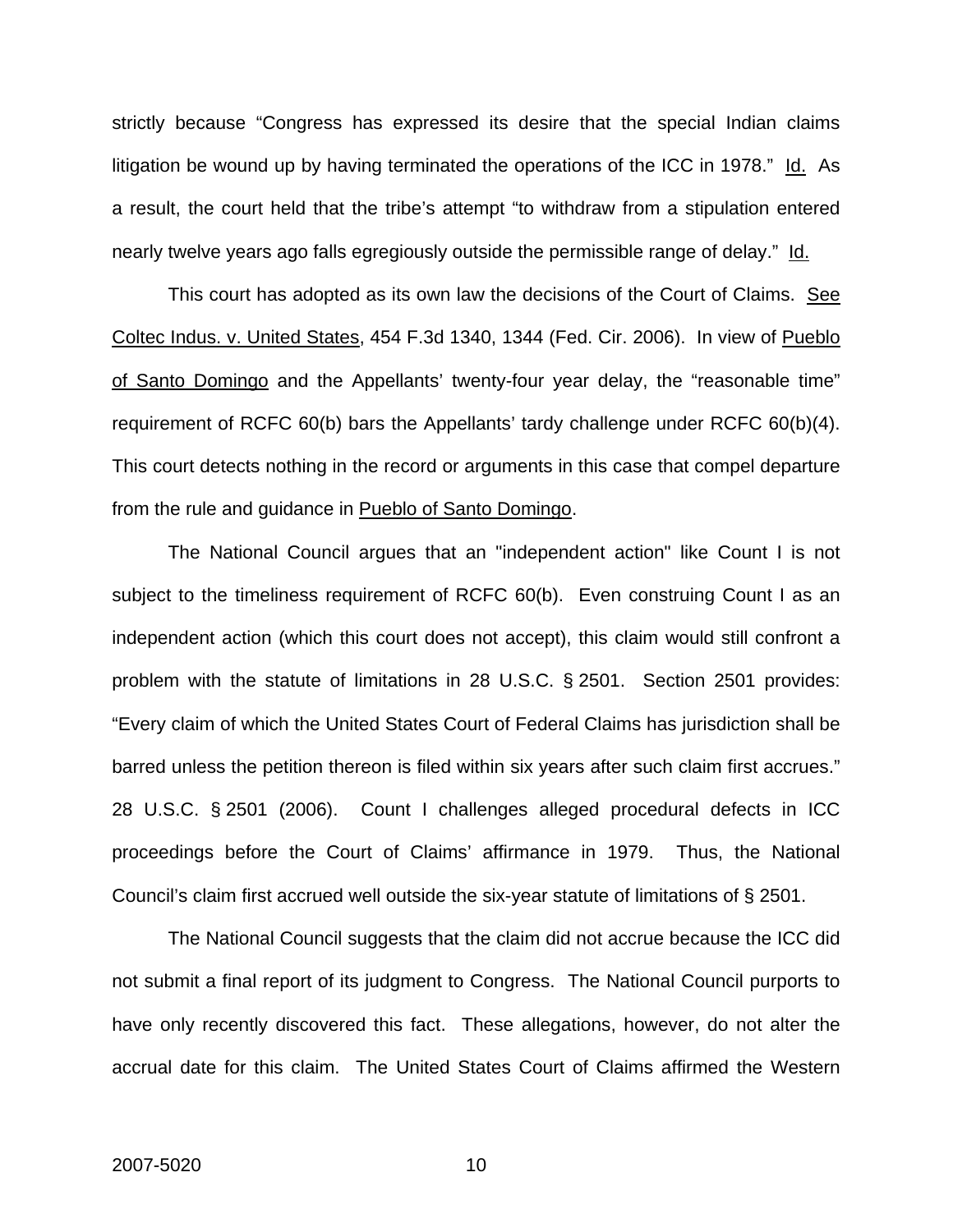Shoshone judgment in 1979. The Western Shoshone Distribution Act authorized distribution of the General Accounting Office trust account according to the ICC judgment. Thus, the Court of Claims, the United States Congress, and the General Accounting Office have treated the ICC judgment as final for decades. None of these institutions or their actions depended on submission of a final report from ICC. Further, as the Court of Claims pointed out, a 1978 ICC Final Report (and a 1990 book that reproduced a chart from that final ICC report) fully disclose that the ICC did not intend to issue a report to Congress reiterating that the Western Shoshone case was complete. The absence of a final report should have been apparent for decades. See Fallini v. United States, 56 F.3d 1378, 1380 (Fed. Cir. 1995) ("The question whether the pertinent events have occurred is determined under an objective standard; a plaintiff does not have to possess actual knowledge of all the relevant facts in order for the cause of action to accrue." (citation omitted)).

Because this court finds that Count I is untimely either under RCFC 60(b)(4) or as an independent action, the Court of Federal Claims lacked subject matter jurisdiction over the claim. The trial court thus appropriately dismissed it under RCFC 12(b)(1). As a result, this court does not reach whether Count I fails to state a claim under RCFC  $12(b)(6)$ .

As an alternative to Count I, in Count II the Western Shoshone seek to recover \$14 billion as pre-judgment interest on the ICC's award from the stipulated date of the taking, 1872, until the date of the award. The Appellants do not challenge on appeal the Court of Federal Claims' finding that the ICC judgment fully compensated the Western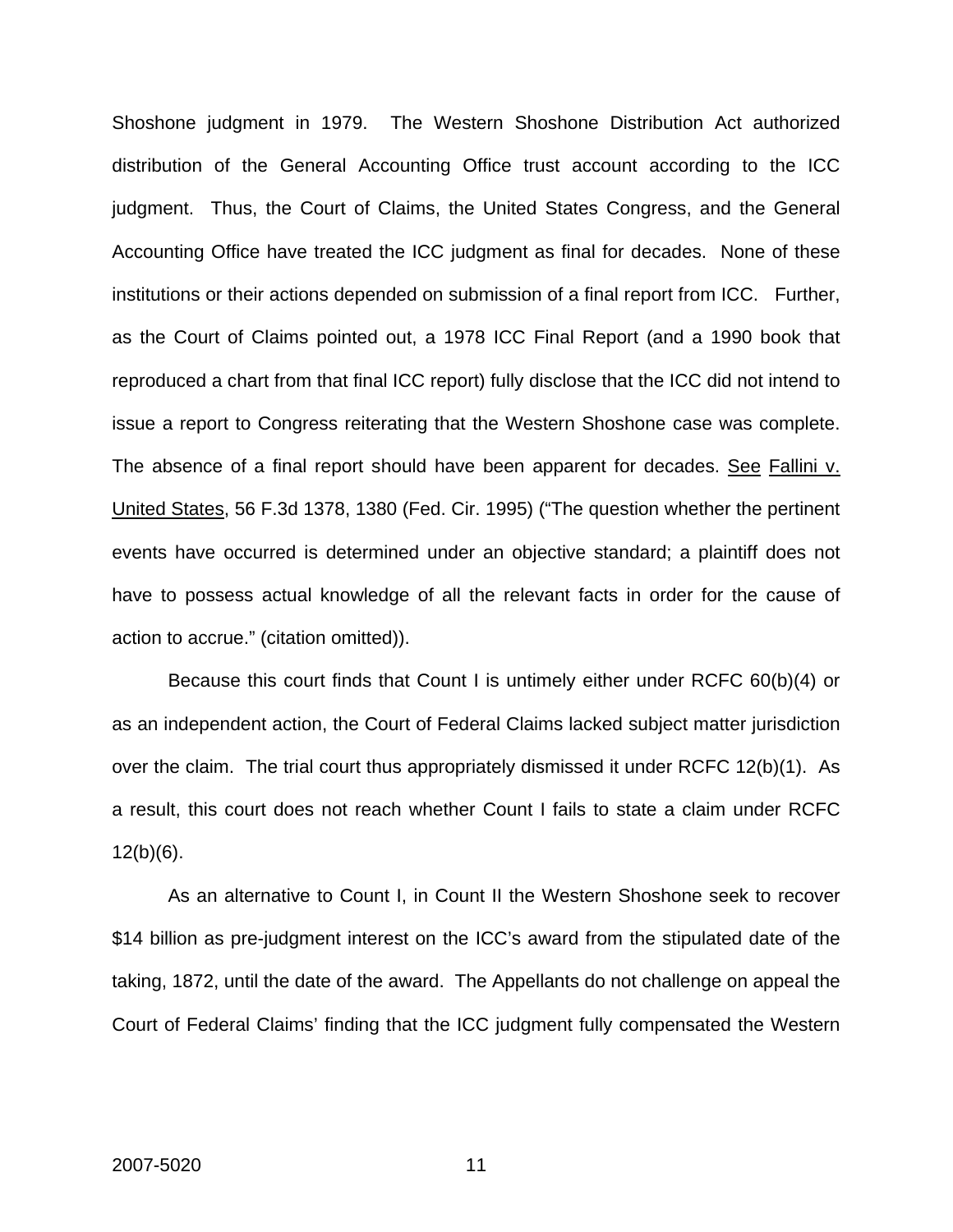Shoshone for extinguishing their aboriginal title. The Appellants argue they are entitled to interest based on treaty title.

Aboriginal title is the right to exclusive possession that Indian tribes hold as the occupants of the land when the United States arrived. Treaty title is the equivalent of fee title that the United States has acquired by treaty. A taking of property held under treaty title requires compensation under the Fifth Amendment, including interest. See Seneca Nation of Indians v. New York, 206 F. Supp. 2d 448 (W.D.N.Y. 2002) (discussing the distinction between aboriginal and treaty title); Three Affiliated Tribes of Ft. Berthold Reservation v. United States, 390 F.2d 686, 690 (Ct. Cl. 1968) ("Interest from the time of taking is automatically included in order to satisfy the demands of the Fifth Amendment." (citations omitted)).

Thus, this court must inquire whether the Treaty of Ruby Valley recognized that the Western Shoshone held fee title. The United States Supreme Court has addressed that question and determined that the Treaty did not recognize such title. Instead of acknowledging "any exclusive use and occupancy right or title of the Indians," the Treaty was "a treaty of peace and amity with stipulated annuities for the purposes of accomplishing those objects and achieving that end." Nw. Bands, 324 U.S. at 346. As the United States Court of Appeals for the Ninth Circuit recognized, the Treaty "acknowledged the territories claimed by the Shoshones without 'recognizing' title so as to establish a property interest compensable under the Fifth Amendment." United States v. Dann, 873 F.2d 1189, 1200 n.8 (9th Cir. 1989) (citing Nw. Bands, 324 U.S. at 348).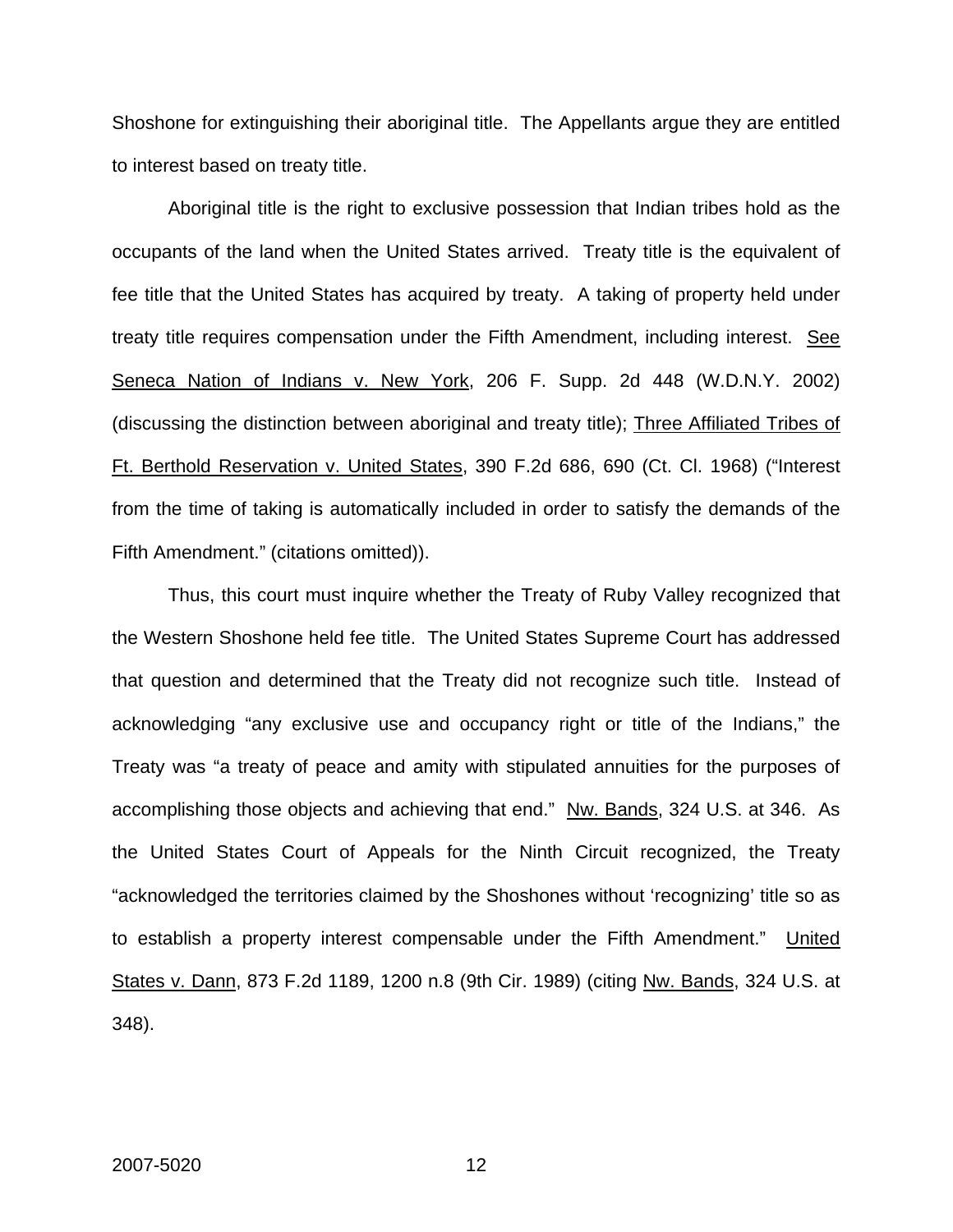Appellants argue that the Supreme Court in Northwestern Bands interpreted only the Box Elder Treaty, not the Treaty of Ruby Valley. Appellants seek to distinguish those two treaties because the former included an amendment that expressly stated that treaty title was not conveyed, while the latter treaty did not. To the contrary, the Supreme Court's reasoning and conclusions cover the Treaty of Ruby Valley. In Northwestern Bands, the Supreme Court discussed all of the treaties in which the Union entered with the Shoshone Indians in 1863 that were "similar in form." 324 U.S. at 343. The Court specifically referenced the Western Shoshone treaty and stated that "nowhere in any of the series of treaties is there a specific acknowledgment of Indian title or right of occupancy." Id. at 348. The Supreme Court read the amendment to the Box Elder Treaty, but it did not find that the amendment's absence from the Treaty of Ruby Valley implied that the Union intended to convey title.

Moreover, this court does not find any language in the Treaty of Ruby Valley that suggests that the Union intended to convey title to the Western Shoshone. As Article 6 of the Treaty reflects, the Union merely permitted the Western Shoshone to continue occupying the lands defined by Article 5. Permissive occupation does not imply a grant of title. See Tee-Hit-Ton Indians v. United States, 348 U.S. 272, 278-79 (1955) (finding that for the Government to convey rights "there must be the definite intention by congressional action or authority to accord legal rights, not merely permissive occupation").

Further, the United States' actions after adopting the Treaty are inconsistent with an interpretation that the Treaty of Ruby Valley conveyed title. Rather, the United States' actions confirm that it considered the territory covered by the Treaty to be in the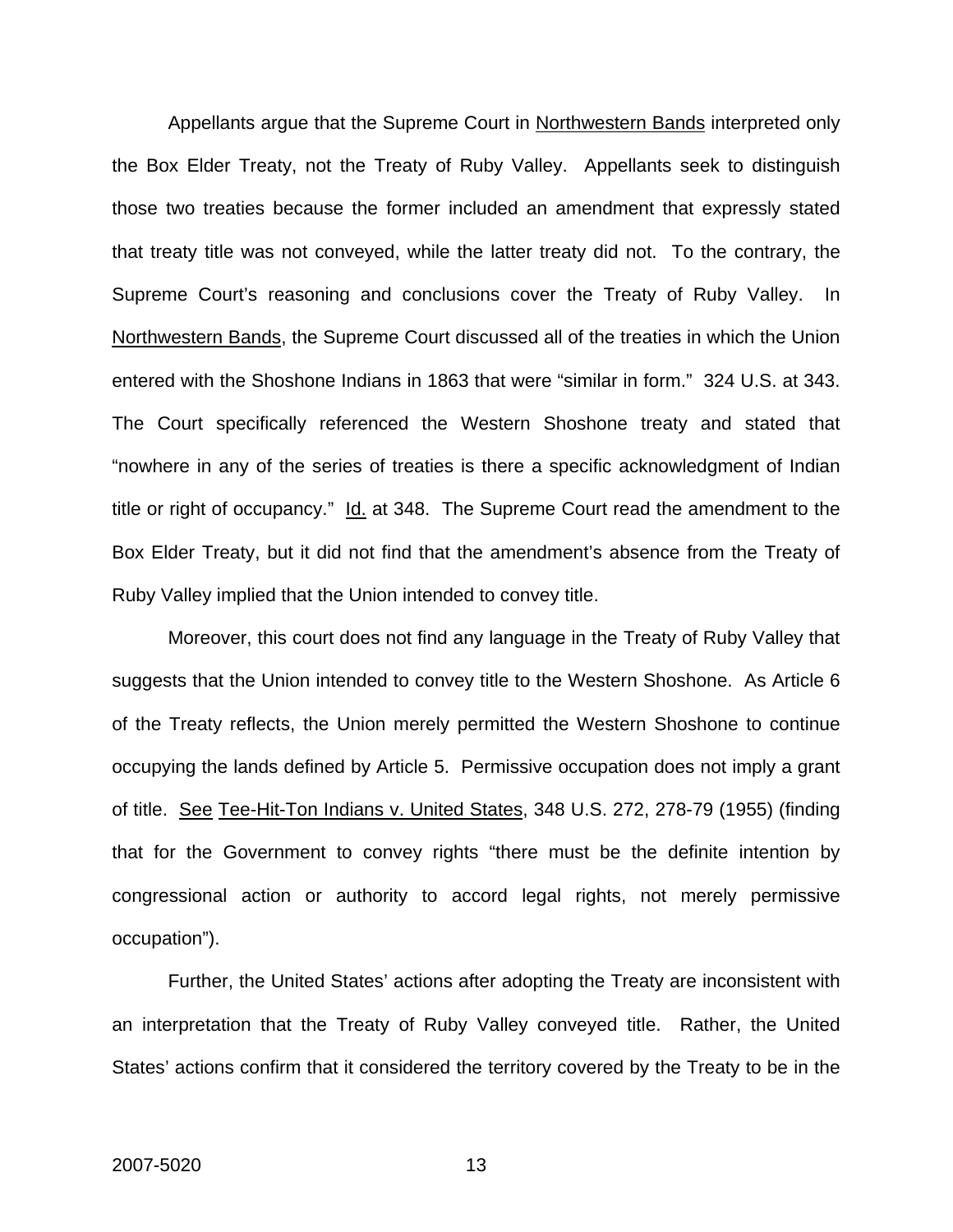public domain. "School lands were granted. National forests were freely created. The lands were opened to public settlement under the homestead laws . . . ." Nw. Bands, 324 U.S. at 346 (citations omitted). The United States administered the territory "as though no Indian land titles were involved." Id.; see also Te-Moak Bands, 18 Cl. Ct. at 83.

Because the Treaty of Ruby Valley did not recognize that the Western Shoshone held fee title in the disputed territory, this court agrees with the Court of Federal Claims that Count II fails to state a claim under RCFC 12(b)(6).

In Count III, the Western Shoshone seek royalties on minerals mined and extracted under the Treaty of Ruby Valley. The Government argues in part that the finality provision of the ICCA bars the Appellants' claim for royalties. The South Fork Band responds that ICCA does not bar Count III because the Treaty of Ruby Valley is ambiguous with respect to the payment of royalties after 1882, and that Count III seeks royalties that accrued after 1946.

The finality provision of the ICCA provides: "A final determination against a claimant made and reported in accordance with the Act shall forever bar any further claim or demand against the United States arising out of the matter involved in the controversy." 25 U.S.C. § 70u(b) (1976) (omitted 1978). The ICC found that the Western Shoshone's aboriginal title had been extinguished in 1872 and awarded the Western Shoshone \$26,145,189.89 for all claims arising out of territory described in the Treaty of Ruby Valley and to which they claimed aboriginal title.

The Court of Claims affirmed the ICC determination. The award included \$4,604,600 for minerals extracted from the land in Nevada before the taking. Thus, the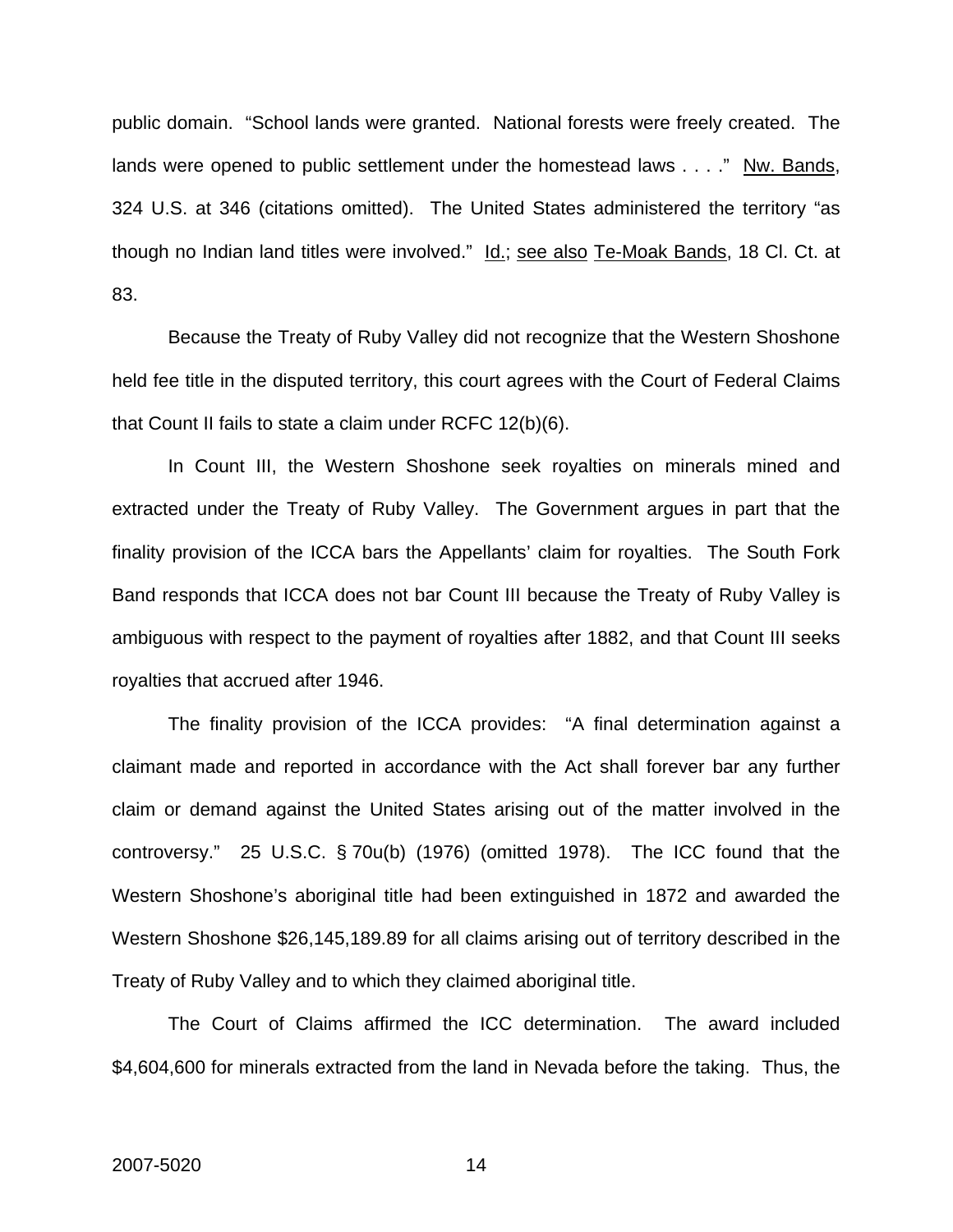ICC conclusively resolved the Western Shoshone's claim for royalties. Cf. Dann, 873 F.2d at 1200 (finding on remand from the Supreme Court that the ICC's judgment with respect to the Treaty of Ruby Valley and the Western Shoshone's interest in the territory described in it barred the Danns from "asserting the tribal title to grazing rights just as clearly as it bars their asserting title to the lands"); W. Shoshone Nat'l Council v. Molini, 951 F.2d 200, 203 (9th Cir. 1991) ("The Commission's general finding that title had been extinguished therefore also operates to bar the Shoshone from asserting hunting and fishing rights based on the Treaty of Ruby Valley." (citation omitted)). Because the finality provision of the ICCA limits the Government's waiver of sovereign immunity, and because that provision bars Count III, the Court of Claims correctly dismissed the claim for lack of subject matter jurisdiction under RCFC 12(b)(1).

Counts IV and V fail for the same reason. Count IV seeks an accounting of the proceeds from the Government's use of the land described in the Treaty of Ruby Valley. Count V seeks damages for the Government's alleged breach of fiduciary duty arising from the alleged mismanagement of the land described in the Treaty and for failure to act in accordance with the rights and duties allegedly created under the Treaty. Assuming that the Treaty imposed a fiduciary duty on the Government, the finality provision of the ICCA and the Court of Claims' affirmance of the ICC's final determination with respect to the Western Shoshone's aboriginal rights to the territory extinguished any claim for an accounting or breach of fiduciary duty with respect to that territory or such revenue. Indeed, the Te-Moak Bands included a claim for an accounting in their original petition to the ICC. The ICC considered that claim in reaching its final determination, and, as discussed above, in 1987 the Court of Claims